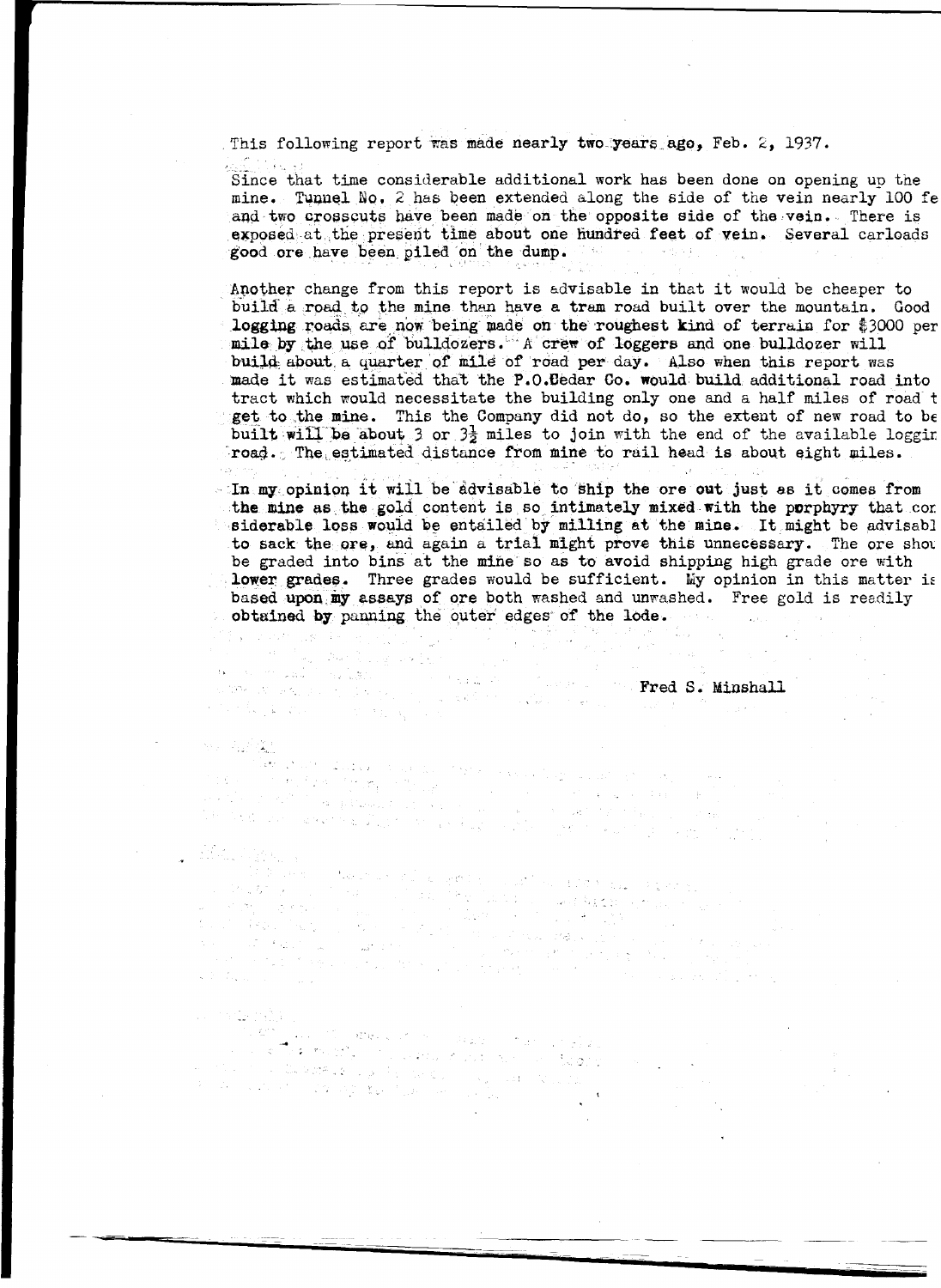#### ENGINEER'S REPORT ON RUSTY GULCH

#### LOCATION:

The Sixes River is a tributary of the Pacific Ocean, about thirty miles in length, and enters the ocean in Curry County, Oregon, just north of Cape Blanco. The gulch on which the property is located is a small tributary of the south fork of the Sixes River, about twenty-five miles from the ocean.

#### CLIMATE:

The Climate is very favorable in this latitude for year round mining, there being but a short period in December and January in which a light snowfall may be expected. Considerable rainfall during the spring and winter months provide ample water for milling and in favorable locations for power development also.

#### TIMBER AND WATER:

This property lies within the Siskiyou National Forest and is covered by plenty of Douglas Fir for any mining purposes and the surrounding ground has a heavy stand of timber, also, which can be obtained from the government on a stumpage basis. There is water during most of the year in the gulch to carry on milling operations with a twenty to twenty-five ton capacity mill. Both the south fork and middle fork carry water all year for a mill of much larger capacity for both milling and power purposes.

#### TRANSPORTATION.:

An extension of the Southern Pacific Railroad, nine miles south of the town of Powers, Oregon, over which logs are hauled to the sawmills of Coos Bay, reaches to within four and one-half miles of this property, and a truck road for log hauiing extends from the end of the railroad an additional two and one-half miles. This will be extended another half mile by the logging company early this year, leaving about one and one-half miles to the present workings on the main gulch.

#### GEOLOGY:

The rock formation in this vicinity consists of porphyry and slaty shale with the veins lying along the contacts of these formations. In general, the surface of the ground is covered with a heavy timber growth as well as an overburden of several feet of soil, making prospecting very difficult and slow.

#### OR3 DEPOSITS:

The ore consists of a gold bearing iron and arsenic sulfide with quite a percentage of free gold in the leached portion lying close to the surface. It is very probable that on gaining depth that all values will be locked in the sulfides, but so far no depth has been reached on any ore deposit in this vicinity, so that is a matter to be proven in further development. The vein is about four feet wide, striking about N  $60^{\circ}$ . and dipping about sixty-five degrees to the south.

#### 3.QJJIPMENT:

There is at present a cabih about twelve by twelve feet, a blacksmith shop under a shed roof, and such hand mining tools consisting of picks, shovels, hand steel and hammers as is necessary in preliminary development work, such as has been carried on up to the present.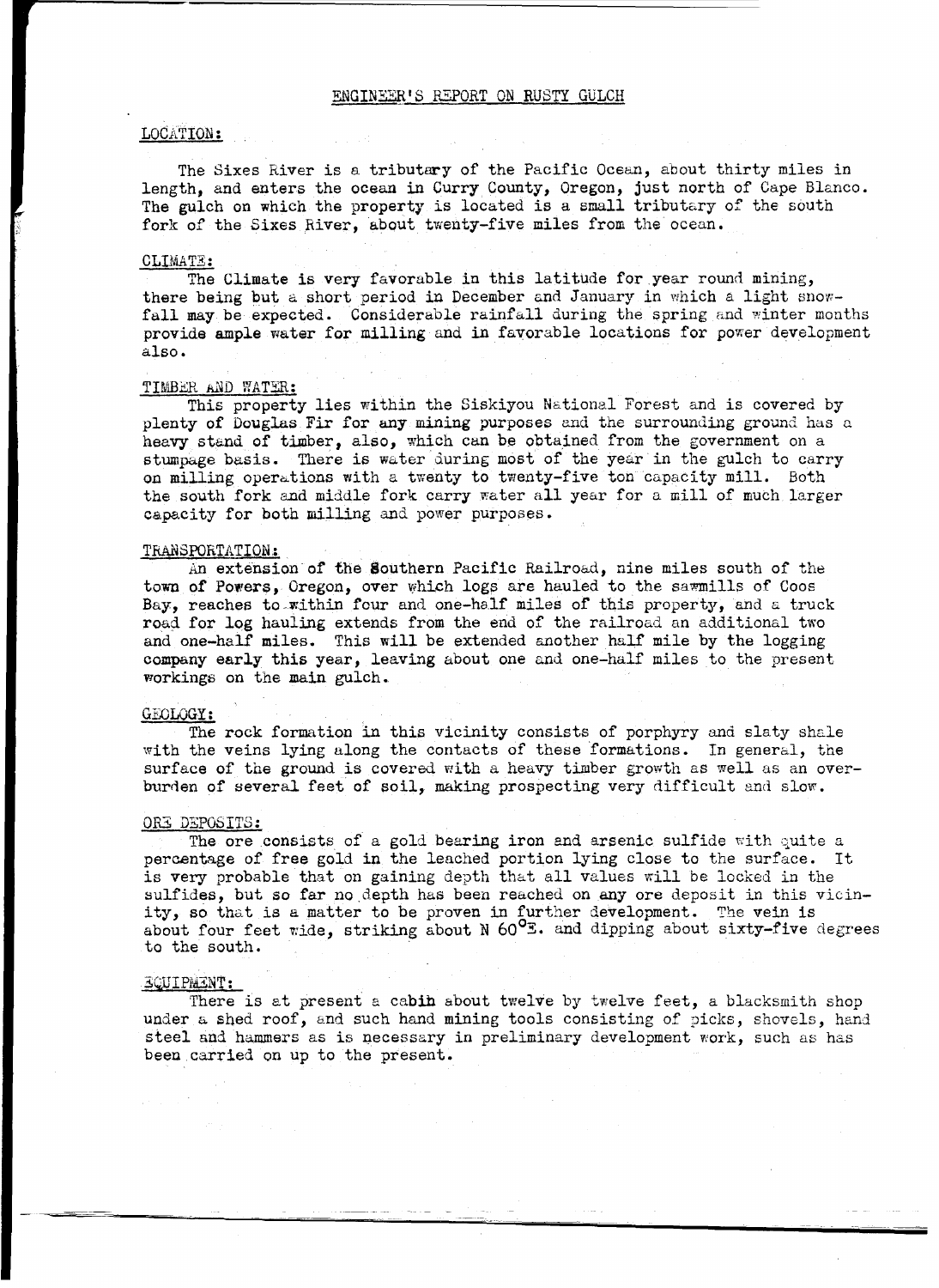#### 'DEVSLOPMENT:

The present development consists of two tunnels and short cross cuts and two open cuts.

The lower tunnel, about eighty feet long with a twenty foot cross cut to the north at the end of the tunnel, did not reach the vein, as it is under the dip of the vein and the above mentioned cross cut drive in the opposite direction to the vein. The upper tunnel is at an elevation of fifty feet above Tunnel  $#1$ , and shows good values for a distance of forty to fifty feet in from the portal. An opencut just over this tunnel exposes four feet of vein, which carries very good values in gold as shown by attached assay. In Tunnel  $#2$ , good values were found back to a distance of twenty-five to thirty feet, at which point the vein goes into the north wall of the tunnel. Across the small creek from Tunnel  $#1$ , is an open cut in which a small vein about a foot in width is shown. This vein carries low values end is not the same vein as the above, being parallel to it to the north as far as can be ascertained at present.

At the northeast end of the North claim, which lies on the north slope of the ridge, between the South Fork and the Middle Fork of the Sixes, is a cropping of vein material which is of the same character as the vein exposed in the workings on the main gulch, and is no doubt the same vein. This pans free gold in the cropping and is being covered by additional locations. This cropping is fifteen hundred feet from the main work, so indicates a **large** tonnage.

#### METHODS OF **MINING** AND MILLING:

This ground will be mined by tunnels and stoping as depth is gained very rapidly **due to** the steep slope of the mountains in **which** it occurs. After additional development has blocked out a reasonable amount of ore, four to five thousands tons, a twenty-five ton daily capacity mill is to be installed on the main gulch with a surface tram over the ridge to the Middle Fork side where the one end of the logging road can be reached by building about one-half mile additional road, and milling operations carried on, amalgamating what free gold is in the ore, and concentrating the balance for shipment to the smelter, unless on further investigation, it is found that roasting will free the gold from the sulfides when it can be amalgamated at the mill.

Development will be carried on also at the ore cropping at the north end of the north claim, and upon satisfactory proof of the vein at this point, a tunnel will be driven through the ridge and the mill installed on the Middle Fork side of the ridge, the milling capacity increased and water power developed for all future operations. About one hundred tons of ore with an average value of thirty-five dollars per ton is on the dump at the present.

Mining and milling costs should not exceed five dollars per ton. Freight and smelter charges on concentrates will approximate twenty-five dollars per ton. A ten to one reduction in the mill will produce a concentrate running three hundred to three hundred $_{\text{OH}}$ nd fifty dollars per ton. Total milling, mining, freight and smelting costs/a ton of concentrate will approximate seventyfive dollars, leaving a very attractive profit.

#### CONCLUSION:

Judging from all available data on this property, I believe that a very attractive mining property will be developed here, and at small cost. All conditions relating to climate, power, timber, etc., are very favorable, and in my opinion the money necessary for development and the subsequent installation of a mill is well justified. At one time the gulch below these claims was mined for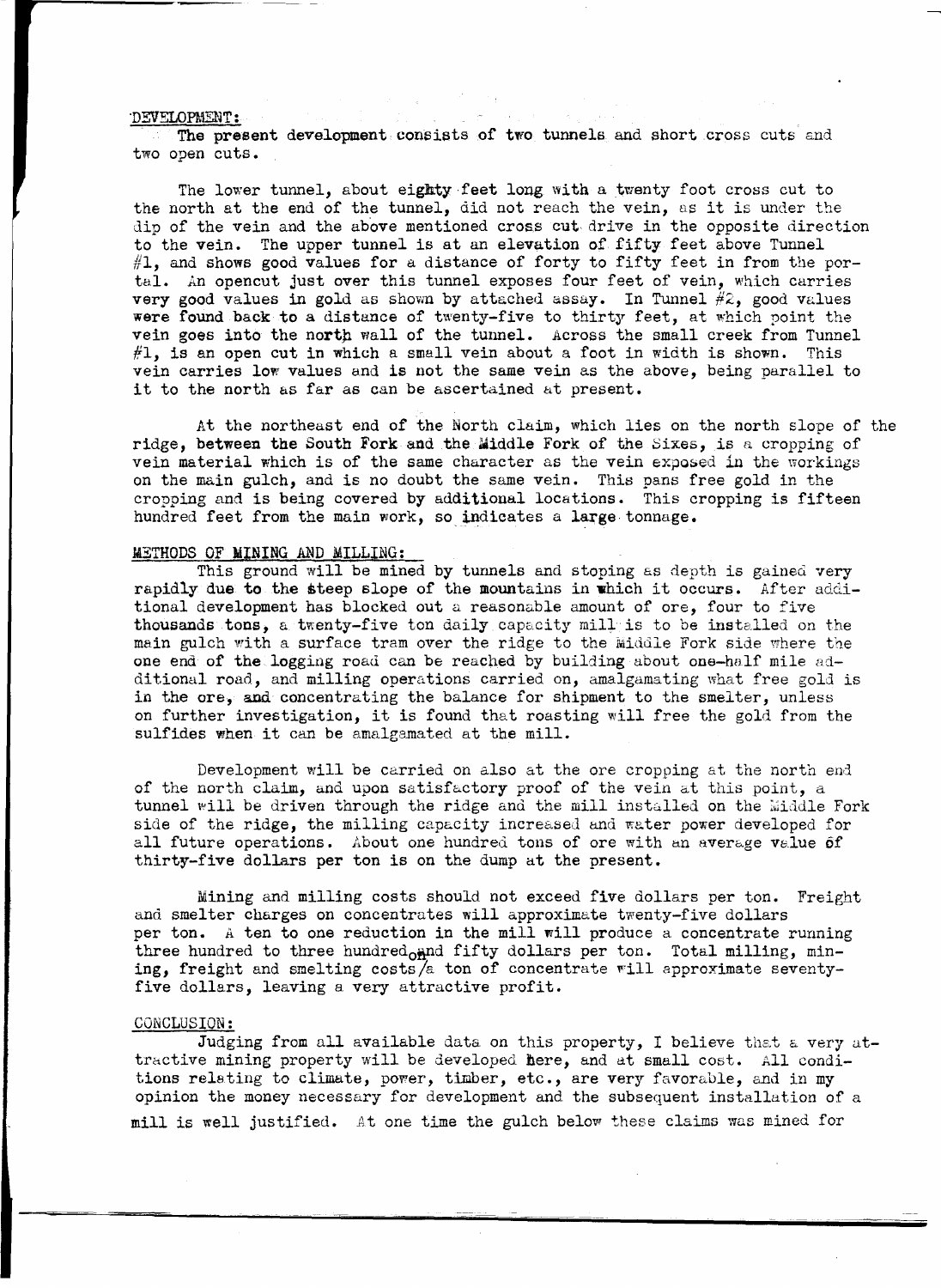placer gold and paid very well. This gold was produced by the vein on these quartz claims. A tabulated estimate of cost development, mill machinery, installation and operating until in production is herewith given.

Respectfully submitted:

a a china a china a china a china a china a china a china a china a china a china a china a china a china a ch<br>B. B. Mining Booth Mining Engineer  $\begin{split} &\frac{1}{2}\int_{0}^{2\pi} \int_{0}^{2\pi} \left( \log\left( \frac{1}{2\pi} \log\left( \frac{1}{2\pi} \right) \right) \log\left( \frac{1}{2\pi} \right) \right) \, d\mu \, d\mu \\ &\quad \ \ \int_{0}^{2\pi} \int_{0}^{2\pi} \int_{0}^{2\pi} \log\left( \frac{1}{2\pi} \log\left( \frac{1}{2\pi} \right) \right) \, d\mu \, d\mu \, d\mu \\ &\quad \ \ \int_{0}^{2\pi} \log\left( \frac{1}{2\pi} \log$ 

Dated at: Port Orford, Oregon, February  $2, 1937$ 

and a go

an sa gcólaí an t-air an<br>Coimige an sa gcólaí an t-air

 $\label{eq:2.1} \mathcal{L}_{\rm{max}}(\mathcal{A}) = \mathcal{L}_{\rm{max}}(\mathcal{A}) \mathcal{L}_{\rm{max}}(\mathcal{A}) = \frac{8 \sqrt{2} \left( \mathcal{A} \right)^{2} \left( \mathcal{A} \right)^{2}}{2 \sqrt{2} \left( \mathcal{A} \right)^{2} \left( \mathcal{A} \right)^{2}}$ 

# **ASSAYS**

Copy of assays from American Smelting and Refining Company.

| the company of the second control and company<br><u>per ton</u> | Gold oz.          | Silver   | Value   |
|-----------------------------------------------------------------|-------------------|----------|---------|
| 1. Portal Tunnel $#2$                                           | $\frac{2}{3}$ .43 | 흥<br>.30 | \$15.10 |
| 2. $25'$ in funnel $#2$                                         | 2.08              | 1.00     | 73.00   |
| 3. Open cut over $#2$                                           | 1.13              | .70      | 39.75   |
| $4.8'$ in Tunnel $#2$                                           | 1.28              | .90      | 45.00   |
| 5. Portal Tunnel $#2$                                           | .43               | .50      | 15.15   |
| 6. Solid Sulfide                                                | 6.93              | 2.80     | 243.50  |

 $\label{eq:2.1} \mathcal{L}(\mathcal{H}) = \mathcal{L}(\mathcal{H}) = \mathcal{L}(\mathcal{H}) = \mathcal{L}(\mathcal{H}) = \mathcal{L}(\mathcal{H})$ 

 $\label{eq:3.1} \mathcal{E} = \mathcal{E} \left[ \mathcal{E} \left( \mathcal{E} \right) \right] = \mathcal{E} \left[ \mathcal{E} \left( \mathcal{E} \right) \right] = \mathcal{E} \left( \mathcal{E} \right) = \mathcal{E} \left( \mathcal{E} \right)$ 

 $\mathbf{m} = \mathbf{w} \mathbf{u}$  , we have  $\mathbf{w} = \mathbf{w} \mathbf{u}$ 

 $\mathcal{F}(\mathcal{E}_{\text{c},k})$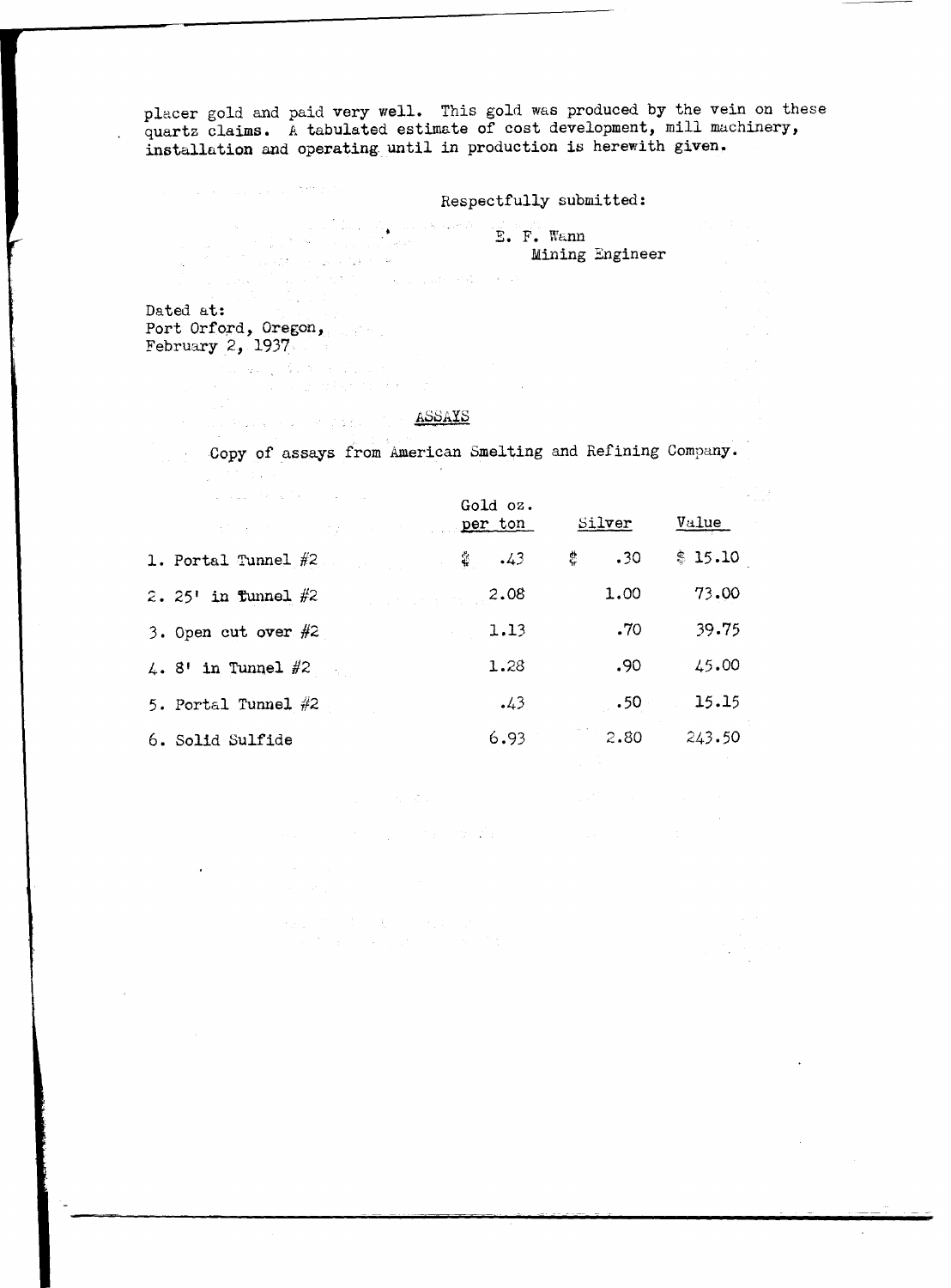| Cost of additional development                                                                                                                                                                                                | \$2,000.00                               |
|-------------------------------------------------------------------------------------------------------------------------------------------------------------------------------------------------------------------------------|------------------------------------------|
| Cost of Mill Equipment                                                                                                                                                                                                        |                                          |
|                                                                                                                                                                                                                               |                                          |
| 1. $4'$ x $3'$ ball mill and manganese liners                                                                                                                                                                                 | 2,296.00                                 |
| $1 \quad 2! \quad 3 \quad x \quad 14! \quad 8 \quad \text{classification}$                                                                                                                                                    | 450.00                                   |
| 1 H.217 Buda gas engine                                                                                                                                                                                                       | 460.00                                   |
| 1 reconditioned Overstrom concentrator                                                                                                                                                                                        | 300.00                                   |
| $1 \quad 6^{\prime\prime} \times 12^{\prime\prime}$ Tiger crusher                                                                                                                                                             | 450.00                                   |
| $1 \cdot 3! \times 8!$ Grizzly and the set of $1 \cdot 3! \times 8!$                                                                                                                                                          | 74.00                                    |
| 1 set foundation bolts and the set of the set of the set of the set of the set of the set of the set of the set of the set of the set of the set of the set of the set of the set of the set of the set of the set of the set | 20.00                                    |
| balls - $800\#$ $1\frac{1}{2}$ <sup>n</sup> - $2^{\pi}$ and $3^{\pi}$                                                                                                                                                         | 94.00                                    |
| transmission machine                                                                                                                                                                                                          | 200.00                                   |
| 16 cu. ft. Matteson ore car<br>$\mathbf{I}$                                                                                                                                                                                   | 87.50                                    |
| 1 hoist                                                                                                                                                                                                                       | 455.00                                   |
| 1 10 h.p. gas engine for hoist                                                                                                                                                                                                | 407.00<br>260.00                         |
| 2600 ft. $\frac{1}{2}$ " plow steel cable<br>ft. 12# steel rails and fish plates                                                                                                                                              | 269.00                                   |
| 5000<br>rail bolts                                                                                                                                                                                                            | 12.50                                    |
| amalgamator and jig                                                                                                                                                                                                           | 500.00                                   |
|                                                                                                                                                                                                                               |                                          |
| Total machinery (weight 52,000#)                                                                                                                                                                                              | \$6,335.00                               |
| Freight, San Francisco to mine                                                                                                                                                                                                | 2,000.00                                 |
| Installation machinery and tram                                                                                                                                                                                               | 2,000.00                                 |
| Mill buildings, ore bins, etc.                                                                                                                                                                                                | 2,000.00                                 |
| $Wages - one month:$                                                                                                                                                                                                          |                                          |
| Superintendent                                                                                                                                                                                                                | ‡250.00<br>eight months)                 |
|                                                                                                                                                                                                                               | n<br>750.00                              |
|                                                                                                                                                                                                                               |                                          |
|                                                                                                                                                                                                                               | 8,000.00<br>\$1000.00                    |
| Pres., Sec., Treas.                                                                                                                                                                                                           | 150.00 eight months                      |
| Packer $-3$ days per month                                                                                                                                                                                                    | 1,200.00<br>21.00 eight months<br>168.00 |
| Packer \$4.00 per day                                                                                                                                                                                                         |                                          |
| Two mules 3.00<br>п                                                                                                                                                                                                           |                                          |
|                                                                                                                                                                                                                               |                                          |
| Truck for hauling concentrates                                                                                                                                                                                                | 750.00                                   |
| Concentrate sacks 500 @ 25 $\phi$                                                                                                                                                                                             | 125.00<br>\$24,578.00                    |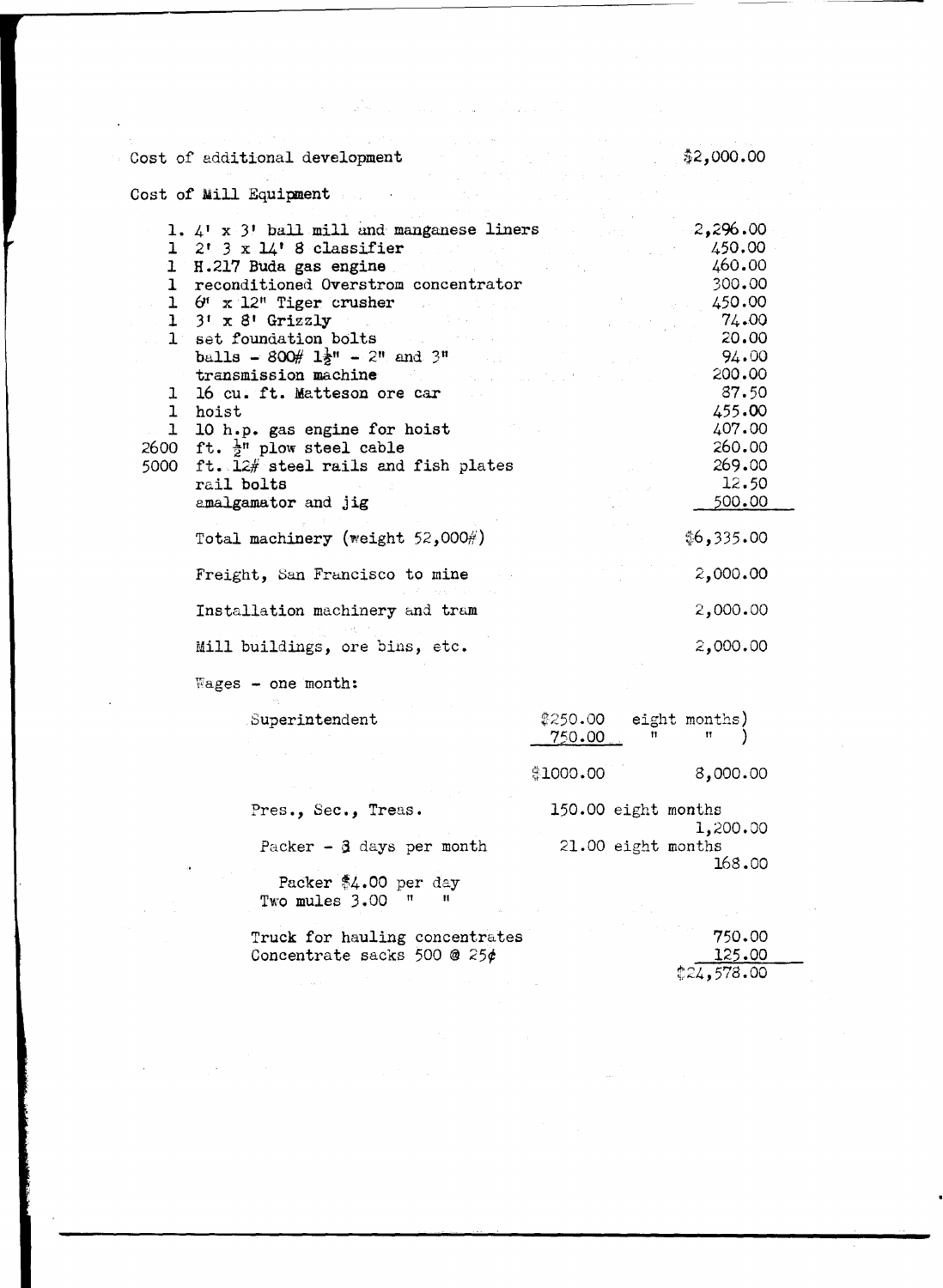#### OWNERSHIP, CAPITALIZATION, TERMS, PROSPECTUS, etc.

This mine is owned by two experienced prospectors, one of whom is old and sick, the other is otherwise employed They ask \$20,000 for the mine, one half to be paid in cash, the balance on any suitable terms from returns from the mine. The title is clear; all assessment work has been completed and patent can be secured at any time. The mine is located on unsurveyed forest land in Siskiyou National Forest. In my opinion after thoroughly examining the mine and the work done, the price asked is exceedingly reasonable for at least one-third of the amount is apparent in work done and the values speak for themselves.

I spent the better part of three months in this section, June, July and August of this year, and have located two additional claims on outcrops of this same kind of ore. It crops out in several places along the spur of the range which extends from Salmon Mt. to the end of the spur which divides the South and Middle forks of the Sixes River. It is possible that an extensive mining district could be formed 1n this section of Curry County.

I estimate the amount of capital required as follows:

| one half payment on mine          | 10,000 |
|-----------------------------------|--------|
| three miles of new road           | 9,000  |
| 2 used $2\frac{1}{2}$ yard trucks | 1,000  |
| Buildings, ore bins, houses etc.  | 2,000  |
| Working capital                   | 3,000  |
|                                   |        |

Total **IOI** )( lilt **lU lOl lOI )()I** )( **l(** 

#### Estimate Cost per Carload, 50 tons

| 25 tons per day $\frac{1}{4}$ \$5.00                                             | 125.00 |         |
|----------------------------------------------------------------------------------|--------|---------|
| $\mathbf{H}$ and $\mathbf{H}$ and $\mathbf{H}$ and $\mathbf{H}$ and $\mathbf{H}$ | 125.00 | 50 tons |
| Transportation to rail head                                                      | 50.00  |         |
| Gas, Oil, etc.                                                                   | 20.00  |         |
| Freight to Tacoma                                                                | 480.00 |         |
| Smelting per 50 tons                                                             | 550.00 |         |
|                                                                                  |        |         |

Total cost producing carload Cost per ton 1350.00 27.00

\*\*\*\*\*\*\*\*\*\*\*\*\*\*\*\*\*\*

#### Estimated Profit per carload

It is not likely that any of the ore will run below 6 ounces of gold to **the**  ton, as a minimum, and it is possible it will assay over 10 ounces for the best. which would be an average of 8 ounces per ton @ 34 per ounce, or  $$272.00$  per ton

| 50 ton carlot @ $272.00$ per ton | 13,600.00 |
|----------------------------------|-----------|
| Production cost per carlot       | 1,350.00  |
|                                  |           |

Total profit carlot 12,250.00

25,000

Interest on investment, depreciation, and business administration would still leave & handsome profit.

Fred S. Minshall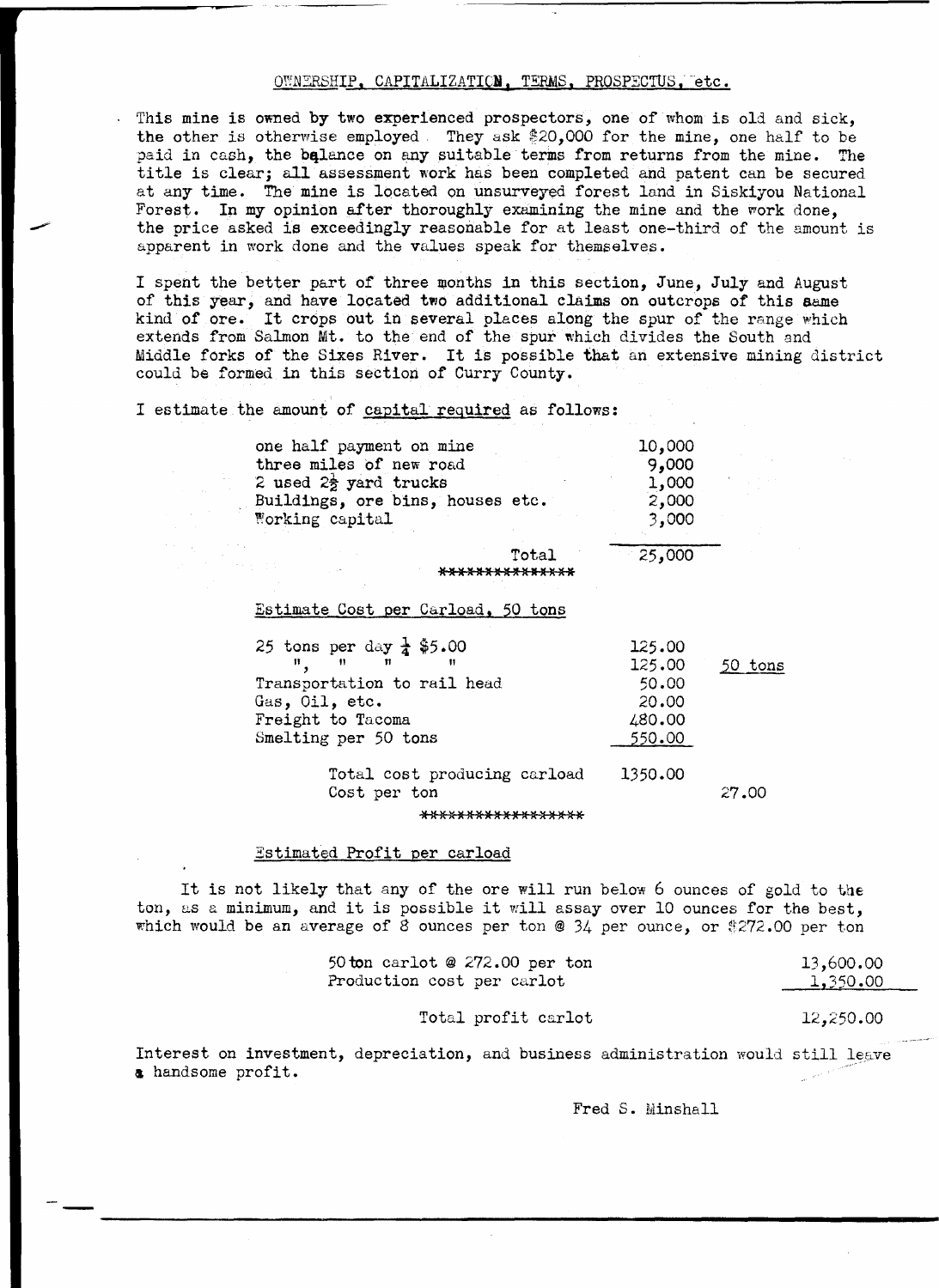1. In each case where shipments are made in lots of less than five tons a charge of \$10.00 per lot is made in addition to the quoted rate to cover the additional expense of handling and sampling these small lots.

2. The rates quoted apply to shipments in bulk. When shipments are made in sacks an additional charge of 75 cents per ton will be made to cover extra cost of handling.

3. All Federal or State taxes now or hereafter imposed and all duties and excise or other taxes levied by the United States or any foreign government shall be for shipper's account.

#### 4. SPECIAL:

All schedules on ore not under contract for a definite period of time are subject to change without notice. Should thirty days elepse before you make shipment on the attached schedule, it will be necessary for you to take the matter up with us again for confirmation of the price, because our prices and conditions of purchase are changing from time to time.

5. In the event that the quotation date should fall on a legal holiday or one upon which no quotation is issued, the next succeeding quotation will be used in settlement. However, it is understood that in case there is no silver or copper quotation on the date of arrival of the ore in the Buyer's Plant, for the reason that there is no market for such metals, then in such case the metal so affected will be settled for according to the quotation of copper and/or wilver actually received by the Buyer when the metals resulting from smelting each lot have been actually sold.

6. Base charges apply on the ore delivered in our Plant.

7. In the above schedule where the word "ton" is used, it is understood to be a ton of two thousand pounds avoirdupois; where the word "ounce" is used, as referring to gold and silver, it is understood to mean the troy ounce; and where the word "unit" is used, it is understood to mean a unit of one per cent, or twenty pounds avoirdupois.

8. Weighing and sampline (at which seller or a representative may be present) as done by Buyer according to standard practice, promptly after receipt of pro-<br>duct, will be accepted as final. The absence of seller or a representative shall be deemed a waiver of the right in each instance. After sampling the product may be placed in process, commingled, or otherwise disposposed of by Buyer. In case of disagreement on assays, an umpire shall be selected in rotation from a list mutually agreed upon, whose assays shall be final if within the limits of the assays of the two parties, and if not, the assay of the party nearer to the umpire shall prevail. The party whose results are farther from the umpire results shall pay cost of umpire. In case of Seller's failure to make or submit assays, Buyer's assays shall govern.

9. In order that delivery of the ore to our Plant may not be unnecessarily delayed, we make it a general rule that unless other arrangements have been prefiously made, the freight charge on a first shipment to us must either be prepaid or guaranteed by the shipper.

TACOMA SMELTER

 $7/24/37$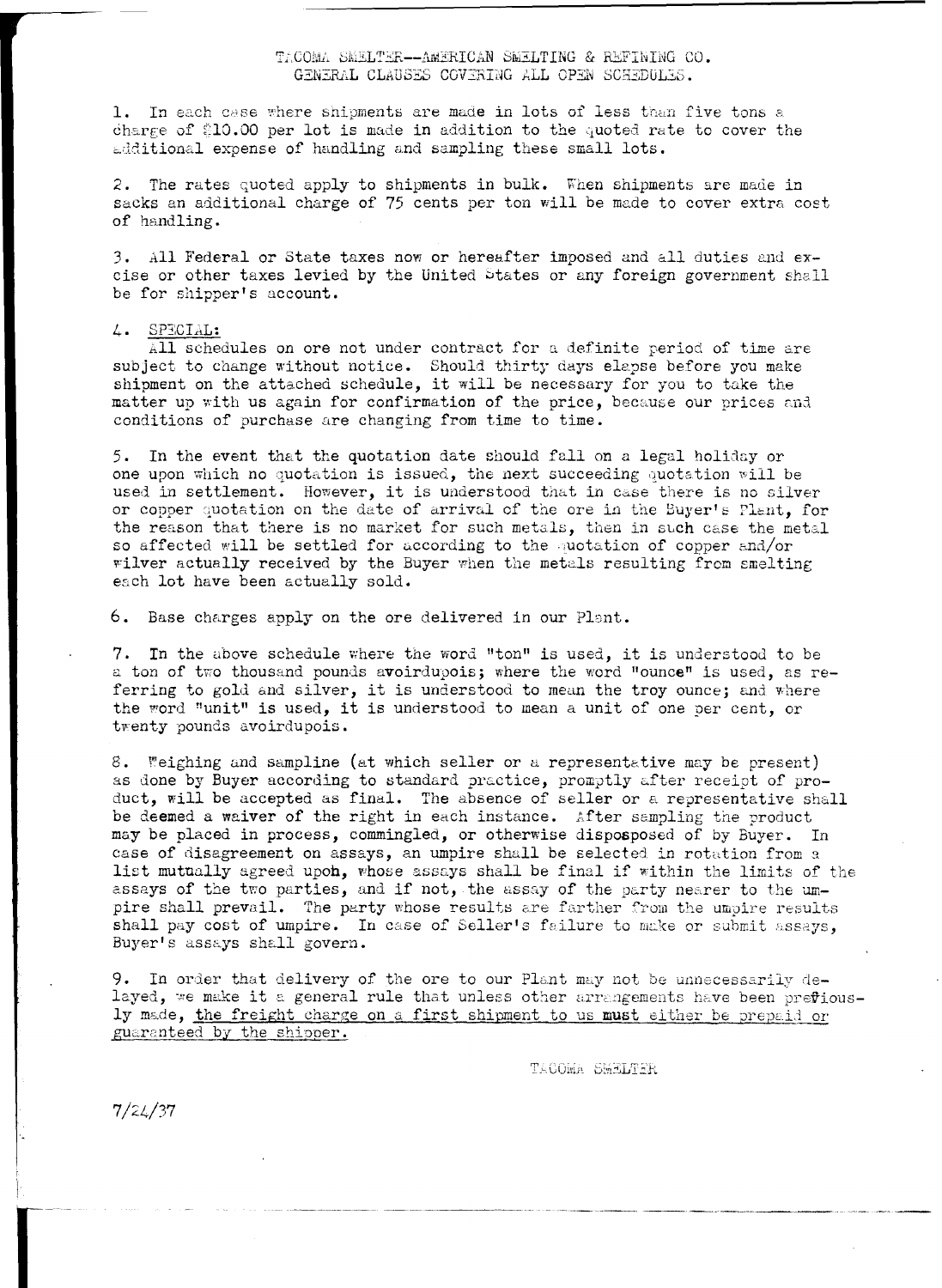Rusty Guech

#### ENGINEERS REPORT ON RUSTY QUILCH

Curry

#### **LOCATION**

The Sixes River is a Tributary of the Pacific Ocean, about thirty miles in length, and enters the ocean in Curry County, Oregon, just North of Cape Blanco. The Galeh on which the property is located is a small tributary of the South Fork of the Sixes River, about twenty five miles from the ocean.

#### **CLIMATE**

The elimate is very favorable in the latitude for year round mining there being but a short period in December and January in which a slight snowfall may be expected. Considerable rainfall during the Spring and Winter months provide smple water for milling and in favorable locations for power development also.

#### TIMBER AND WATER

This property lies within the Siakiyou National Forest and is covered by plenty of Douglas Fir for any mining purposes and the surrounding ground has a heavy stand of timber also which can be obtained from the Government on a stumpage basis. There is water during most of the year in the Gulch to carry on milling operations with a twenty to twenty five ton expacity mill. Both the South Fork and the Middle Fork carry water all year for a mill of much larger eapseity for both milling and power purposes.

#### TRANSPORTATION

An extension of the Southern Pasific Railroad, nine miles South of the town of Powers, Oregon, over which logs are hauled to the sawmills of Coos Hay, reaches to within four and one half miles of this property, and a truck road for log hauling extends from the end of the railroad an additional two and one half miles. This will be extended another half mile by the logging company early this year, leaving about one and one half miles to the present workings on the maib gulah.

#### **GEOLOGY**

the rock formation in this vicinity consists of porphry and slaty shale with the veins lying along the contacts of these formations. In general, the surface of the ground is covered with a heavy timber growth as well as an overburden of several feet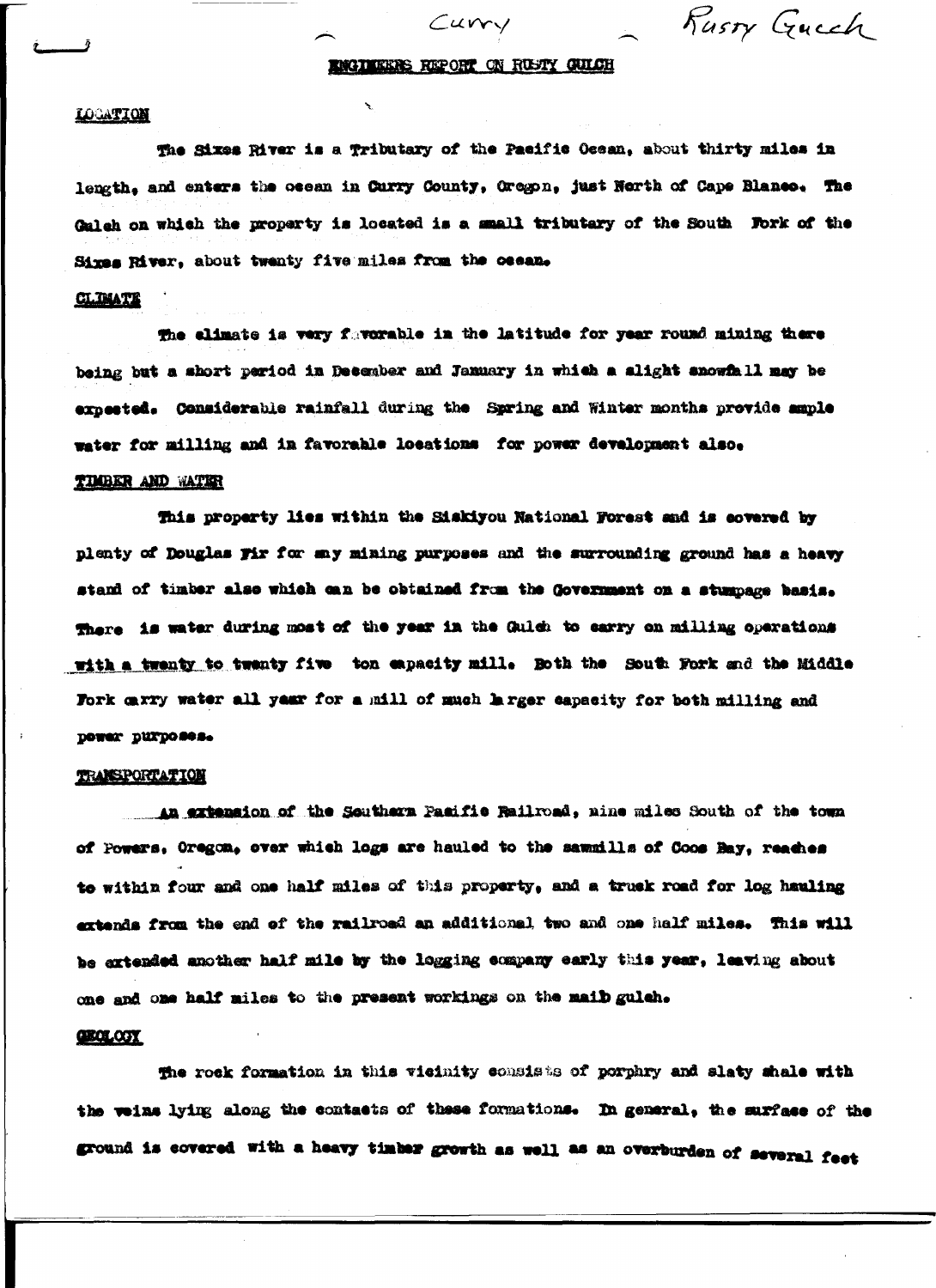of soil making prospecting very difficult and slow.

#### ORE DEPOSITS

The ore consists of a gold bearing iron and arsenie sulfide with quite a persentage of free gold in the leashed portion lying slose to the surface. It is very probable, that upon gaining dePth, that all values will be locked in the sulfides, but so far no debth has been reached on any ore deposits in this vicinity, so that is a matter to be proven in further development. The vein is about four feet wide, striking about N 60 E and dipping about 65 degrees to the South.

#### KQUIRENT

There is at present a cabin about 12 by 18 feet, a blackmaith shop under a shed roof, and such mining tools consisting of picks, shovels, hand steel and hammers as is necessary in preliminar, work, such as has been carried on up to the present.

#### **DEVELOPMENT**

The present development consists of two tunnels and short cross cuts and two open cuts.

The lower tunnel, about eighty feet long, with a twenty foot eross cut to the north at the end of the tunnel, did not reach the vein, as it is under the dip of the vein and the above mentioned cross cut driven in the opposite direction to the vein. The upper tunnel is at an elevation of fifty feet above Tunnel  $#1$ , and shows good values for a distance of from forty to fifty feet in from the portal. An open cut just over this tunnel exposes four feet of vein, which carries very good values in gold as shown by attached assay. In Tunnel  $#2$ , good which were found back to a distance of 25 to 30 feet, at which point the vein goes into the north wall of the tunnel. Across the mmall ereek from Tunnel #1, is an open cut in which a small vein about a foot in width is shown. This vein earries low values and is not the same vein as the above, being parallel to it to the north as far as can be ascertained at present.

At the northeast end of the north claim, which lies on the north alope of the ridge, between the South Fork and the Middle Fork of the Sixes, is a eropping of vein material which is of the same character as the vein exposed in the workings on the Main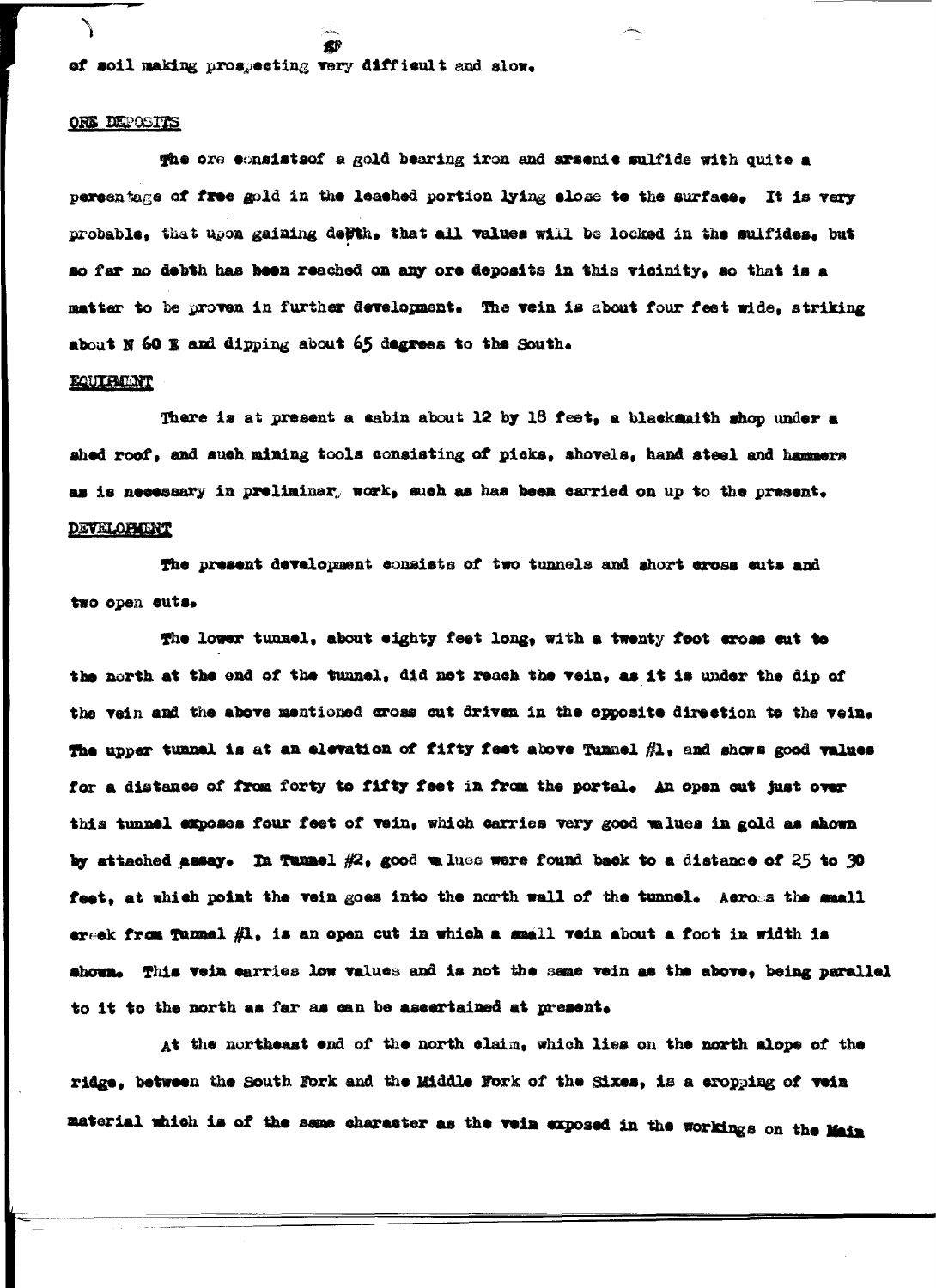dulch, and is no doubt the mass vein. This pans free gold in the aropping and is being covered by additional locations. This eropping is 1500 feet from the main work, so indicates a large tonnage.

 $\rightarrow$ 

#### METHODS OF MINIMO AND MILLING

This ground will be mined by tunnels and stoping as debth is gained very rapidly due to the steep slope of the mountains in which it occurs. After additional development has blocked out a reasonale e maount of ore, four to five thousand tons, a twenty five ton daily enpasity mill is to be installed on the main Gulch with a surface tram over the ridge to the Middle Fork side where the end of the logging road can be reached by building about one half mile of additional road, and milling eperations carried on, amalgemating what free gold is in the ore, and concentrating the balance for shipment to the smalter, unless upon further investigation it is found that roasting will free the gold from the sulfides when it can be amalgemated at the mill.

Development will be carried on also at the ore eropping at the north end of the North claim, and upon satisfactory proof of the vein at this point, a tunnel will be driven through the ridge and the mill installed on the Middle Fork side of the ridge. the milling eapacity increased and water power developed for all future operations. About one hundred tons of ore with an average value of \$35.00 per ton is on the dump at present.

Mining and Milling costs should not exceed \$5.00 per ton. Freight and Smelter charges on concentrates will approximate \$25.00 per ton. A ten to one reduction in the mill will produce a commetrate running \$300,00 to \$350.00 per ton. Total milling, mining, freight and anelting costs on a ton of concentrates will approximate  $$75.00$ , leaving a very attractive profit.

#### CONCLUSION

Judging from all available data on this property, I believe that a very attractive mining property will be developed here, and at small cost. All conditions relating to elimate, power, timber, etc., are very favorable, and in my opinion the mondy neessary for development and the subsequent installation of a mill is well justified. At one time the Gulch velow these claims was mined for placer gold and paid very well. This gold was produced by the vein on these quartz claims.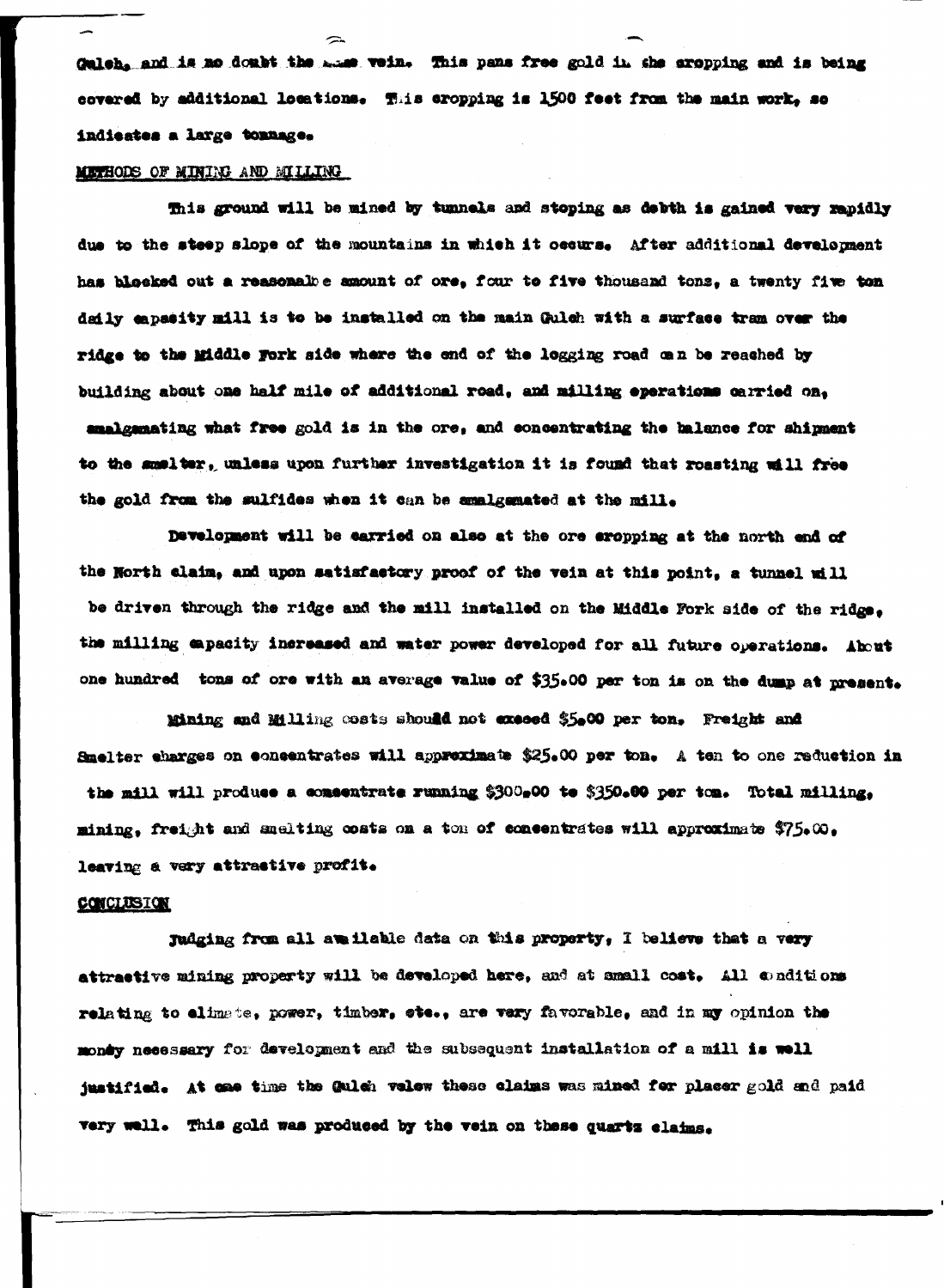A tabulated estimate of cost of development, mill machinery, instillation

and operating until in production is given herewith.

 $\sum_{i=1}^{n}$ 

Respectfully submitted,

 $\mathbb{H}$ 

E. F. Wann, Mining Engineer

Dated at Port Orford, Oregon, February  $2.1937.$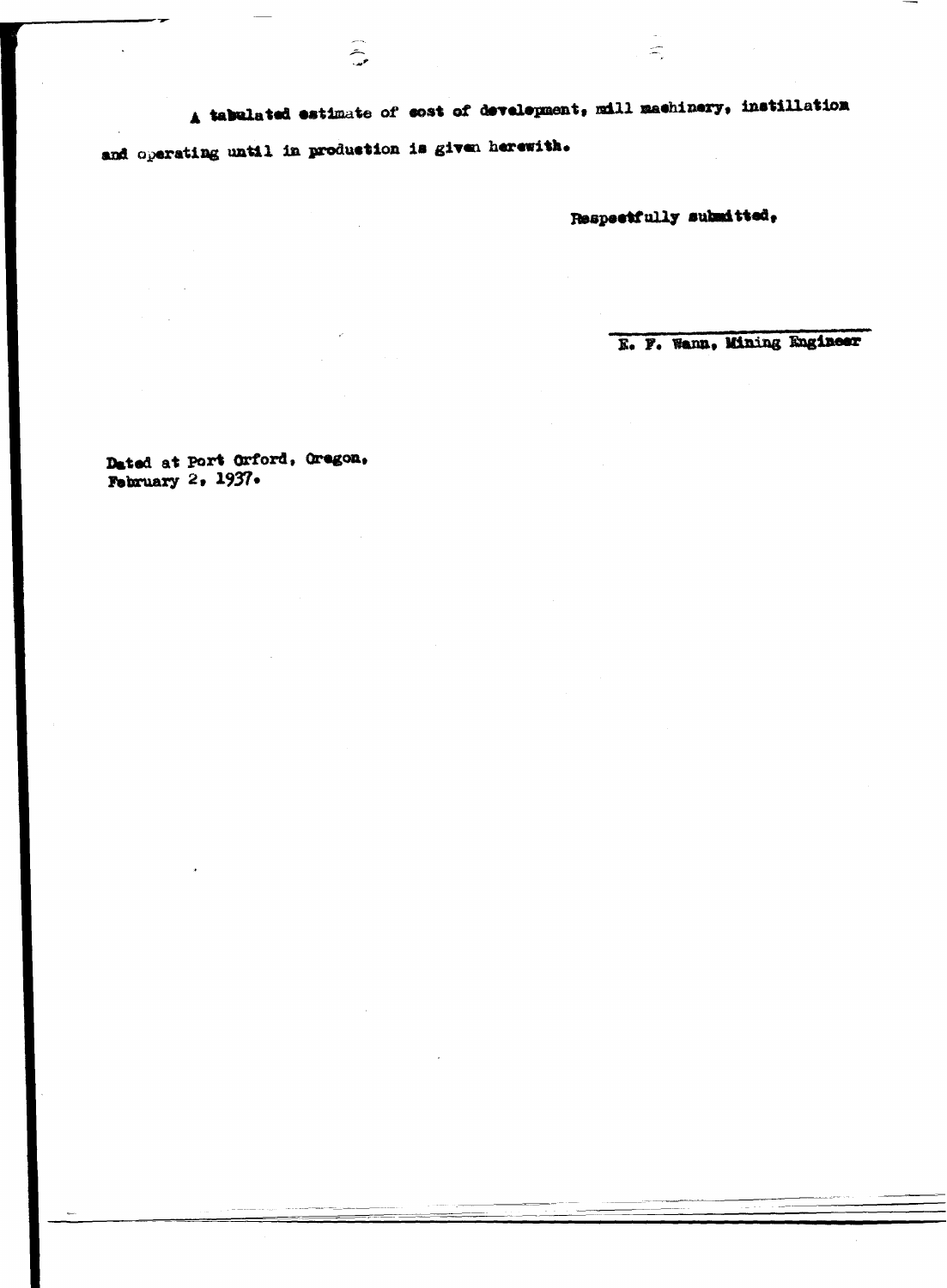## Cost of additional development

### Cost of Mill equipment

| 1-4'x3' Ball Mill & Manganose Liners<br>1-2'3x14'8 Classifier<br>lah. 217 Buda Gas Engine<br>1-Reconditioned Overstron Concentrator<br>1-6*12* Tiber Crusher<br>1-3'z8' Grizaly<br>1-Set Foundation Bolts<br>Balls - 800 $\frac{1}{6}$ 1 = 2* & 3*<br>Transmission Machinery<br>1-16 eu. feet Matteson ore ear<br>l-Roist<br>1-10 H.P. Gas Engine for Hoist<br>2600 feet $\frac{1}{2}$ <sup>o</sup> Plow steel cable<br>5000 feet 12 $\#$ steel rails and fish plates | \$2,296.00<br>150.00<br>460.00<br>300.00<br>450.00<br>74.00<br>20.00<br>94.00<br>200.00<br>87.50<br>455.00<br>107.00<br>$260 - 00$<br>269.00 |           |
|-----------------------------------------------------------------------------------------------------------------------------------------------------------------------------------------------------------------------------------------------------------------------------------------------------------------------------------------------------------------------------------------------------------------------------------------------------------------------|----------------------------------------------------------------------------------------------------------------------------------------------|-----------|
| Rail Bolts                                                                                                                                                                                                                                                                                                                                                                                                                                                            | 12.50<br>500.00                                                                                                                              |           |
| Amalgamator & Jig<br>Total Machiner (weight 5 2 000.#)                                                                                                                                                                                                                                                                                                                                                                                                                |                                                                                                                                              | 6335.00   |
| Freight, San Francisco to Mine                                                                                                                                                                                                                                                                                                                                                                                                                                        |                                                                                                                                              | 2 000,00  |
|                                                                                                                                                                                                                                                                                                                                                                                                                                                                       |                                                                                                                                              | 2 000.00  |
| Installation, machinery and Trem                                                                                                                                                                                                                                                                                                                                                                                                                                      |                                                                                                                                              |           |
| Mill buildings, ore bins ete.,                                                                                                                                                                                                                                                                                                                                                                                                                                        |                                                                                                                                              | 2 000,00  |
| Wages, one month;<br>\$250,00<br>Superintendent<br>750.00<br>$5 \text{ mm}$                                                                                                                                                                                                                                                                                                                                                                                           | $1000,00 - 3$ months                                                                                                                         | 8 000.00  |
| Pres. Secy. Treas.                                                                                                                                                                                                                                                                                                                                                                                                                                                    | 铢<br>$150.00 - 8$                                                                                                                            | 1 200.00  |
| Packer - 3 days per month<br>packer \$ 4.00 per day<br>\$21,00<br>$\bullet$<br>$\blacksquare$<br>$2$ mules $3.00$                                                                                                                                                                                                                                                                                                                                                     | 8<br>費                                                                                                                                       | 168.00    |
| Truck for hauling concentrates                                                                                                                                                                                                                                                                                                                                                                                                                                        |                                                                                                                                              | 750.00    |
|                                                                                                                                                                                                                                                                                                                                                                                                                                                                       |                                                                                                                                              | 125.00    |
| Concentrate sacks 500 at 25¢                                                                                                                                                                                                                                                                                                                                                                                                                                          |                                                                                                                                              | 24,578.00 |

 $$2000,00$